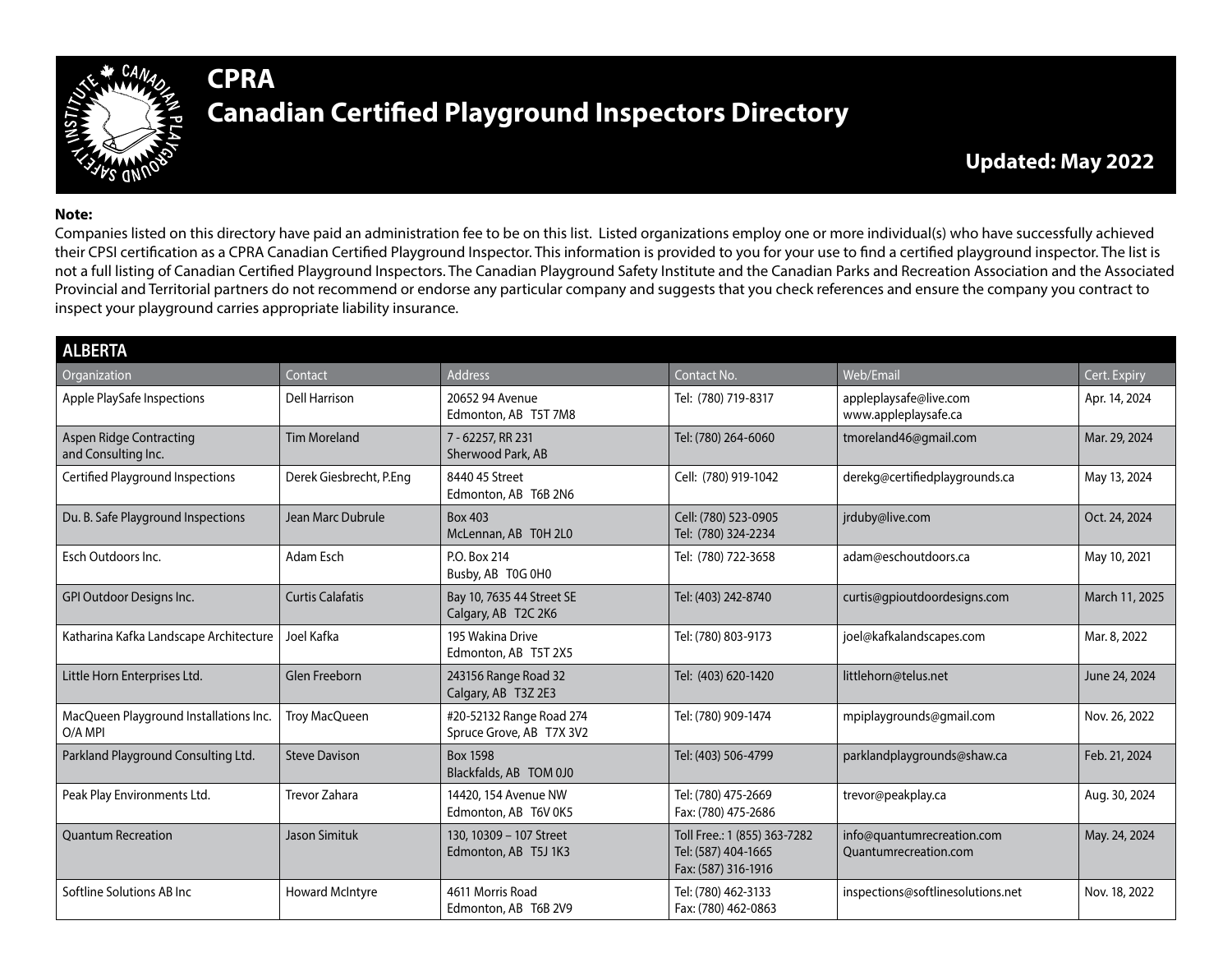| <b>BRITISH COLUMBIA</b>              |                             |                                                                        |                                            |                                                                   |                |  |
|--------------------------------------|-----------------------------|------------------------------------------------------------------------|--------------------------------------------|-------------------------------------------------------------------|----------------|--|
| Organization                         | Contact                     | Address                                                                | Contact No.                                | Web/Email                                                         | Cert. Expiry   |  |
| <b>Active Play Recreation</b>        | <b>Ashley Binns</b>         | Maple Ridge, BC                                                        | Tel: (604) 240-8099                        | activeplayrecreation.com<br>activeplayrecreation@gmail.com        | Feb. 26, 2024  |  |
| <b>Active Play Recreation</b>        | <b>Casey Savoie</b>         | Maple Ridge, BC                                                        | Tel: (604) 240-8099                        | activeplayrecreation.com<br>activeplayrecreation@gmail.com        | Feb. 26, 2024  |  |
| <b>Active Play Recreation</b>        | Nick Savoie                 | Maple Ridge, BC                                                        | Tel: (604) 240-8099                        | activeplayrecreation.com<br>activeplayrecreation@gmail.com        | Dec. 31, 2024  |  |
| Apple PlaySafe Inspections           | <b>Dell Harrison</b>        | Box 442,<br>Fruitvale, BC. V0G 1L0                                     | Tel: (780) 719-8317                        | appleplaysafe@live.com<br>www.appleplaysafe.ca                    | Apr. 14, 2024  |  |
| <b>Brad's Contracting</b>            | Haley Woodrow               | 46504 McCaffrey Boulevard,<br>Chilliwack, BC V2P 1E5                   | Tel: (604) 799-5117                        | bradscontracting@live.ca                                          | Mar. 8, 2022   |  |
| <b>Expert Access Consulting Ltd.</b> | <b>Tim Richards</b>         | <b>Box 1111</b><br>Ladysmith BC V9G 1A7                                | Tel: (250) 616-7042                        | timrichards@shaw.ca                                               | Nov. 5, 2023   |  |
| Habitat-Systems                      | Colin Leslie                | 3762 Napier Street<br>Burnaby, BC VSC 3E5                              | Tel: (604) 294-4224<br>Fax: (604)294-4002  | info@habitat-systems.com                                          | Aug. 8, 2023   |  |
| Independent                          | Charles Reynolds Sr.        | P.O. Box 2<br>Gray Creek, BC V0B 1S0                                   | Tel: (250) 227-6944                        | chasreynolds2@gmail.com                                           | Feb. 13, 2023  |  |
| Midnight Sun Landscaping Ltd.        | Sandra Calnan               | SS 2 Site 4 Box 33<br>Fort St. John, BC V1J 4M7                        | Tel: (250) 263-4965<br>Fax: (250) 787-8763 | midsun2@telus.net                                                 | April 8, 2025  |  |
| <b>Noratek Solutions Inc.</b>        | Alan Kavanaugh              | 200 - 1840 3rd Avenue<br>Prince George, BC V2M 1G4                     | Tel: (250) 961-8186                        | noratek.com, cityinspectionsoftware.com<br>akavanaugh@noratek.com | Sept. 7, 2024  |  |
| Rectec Industries INC.               | Greg Howden                 | 14-7228 Progress Way<br>Delta BC V4G 1H2                               | Tel: (604) 940-0067<br>Fax: (604) 940-0162 | admin@rectecindustries.com                                        | May 07, 2023   |  |
| <b>W8 Transport Ltd</b>              | <b>Shawn Wilson</b>         | 9210 Ellis Road<br>Prince George BC V2N 6E3                            | Tel: (250) 963-8829<br>Fax: (250) 963-8178 | W8trans@telus.net                                                 | Mar. 02, 2025  |  |
| Westplay Corp.                       | Christian Garcia            | Vancouver BC                                                           | Tel: (778) 779-2830                        | christian@westplay.ca<br>www.westplay.ca                          | April 24, 2024 |  |
| <b>MANITOBA</b>                      |                             |                                                                        |                                            |                                                                   |                |  |
| Organization                         | Contact                     | Address                                                                | Contact No.                                | Web/Email                                                         | Cert. Expiry   |  |
| <b>Arwin Installations</b>           | Jonas Peterson              | <b>Box 873</b><br>Morris, MB R0G 1K0                                   | Tel: (204) 619-1090                        | info@arwin.ca<br>arwin.ca                                         | Mar. 19, 2024  |  |
| JTW Enterprises Play Safe            | John Thompson-Ward          | 66 Wallingford Crescent<br>Winnipeg, MB R3P 1L7                        | Tel: (204) 880-0036                        | jtwplaysafe@gmail.com                                             | Oct. 11, 2022  |  |
| LandForum Landscape Architects       | Blaise Lachiver, MALA, CSLA | 47 Triton Bay<br>Winnipeg, MB R2M 3E8                                  | Tel: (204) 296-9833                        | blachiver@landforum.ca                                            | Dec. 31, 2024  |  |
| Machine Safety Services              | Michael Waite               | <b>Box 350</b><br>Sandy Hook, MB ROC 2W0                               | Tel: (204) 963-8221                        | mwaite@live.ca                                                    | Mar. 13, 2021  |  |
| Playgrounds-R-Us                     | Michael Lacroix             | 250 Transport Road,<br>Box 7, GRP 582, R.R. #5<br>Winnipeg, MB R2C 2C2 | Tel: (204) 632-7000<br>Fax: (204) 632-7421 | mike@pru.ca                                                       | Jan. 22, 2023  |  |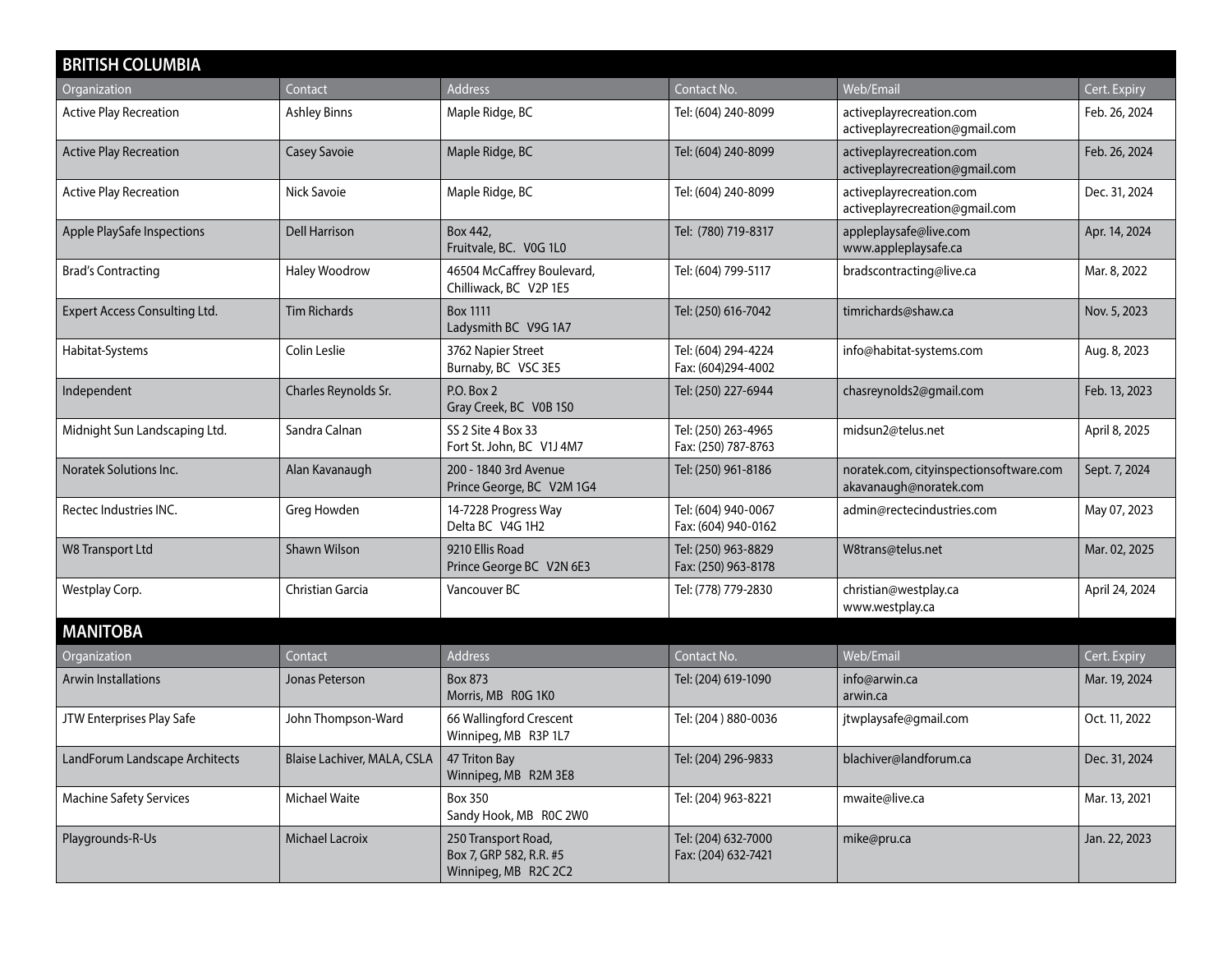| Roman Safety Solutions Ltd.                | Jeff Ross, P.GSC, NCSO, CCPI   | 140 Industrial Drive<br>Brandon, MB R7A 7S5                | Tel: (204) 573-4695                              | safety@romansafetysolutions.com           | Sept. 28, 2021 |
|--------------------------------------------|--------------------------------|------------------------------------------------------------|--------------------------------------------------|-------------------------------------------|----------------|
| Valleywest Landscaping Inc.                | <b>Shaun McMahon</b>           | <b>Box 1270</b><br>Niverville, MB R0A 1E0                  | Tel: (204) 981-0467                              | valleywestland@gmail.com                  | Mar. 11, 2022  |
| <b>NEW BRUNSWICK</b>                       |                                |                                                            |                                                  |                                           |                |
| Organization                               | Contact                        | Address                                                    | Contact No.                                      | Web/Email                                 | Cert. Expiry   |
| <b>Clintar Commercial Outdoor Services</b> | Corey J. Williams              | 255 Caledonia Road<br>Moncton, NB E1H 2E8                  | Tel: (506) 384-1500<br>Fax: (506) 384-1501       | corey.williams@clintar.com                | May 4, 2021    |
| Signature Landscape Ltd.                   | Harry Wynberg                  | 121 MacAleese Ln<br>Moncton, NB E1A 3M2                    | Tel: (506) 854-8733<br>Fax: (506) 854-4434       | Info@signaturelandscape.ca                | Oct. 4, 2022   |
| <b>NEWFOUNDLAND &amp; LABRADOR</b>         |                                |                                                            |                                                  |                                           |                |
| Organization                               | Contact                        | Address                                                    | Contact No.                                      | Web/Email                                 | Cert. Expiry   |
| Coastline Specialties Ltd.                 | Seth Pike                      | 46 Robin Hood Bay Road<br>St. John's, NL A1A 5V3           | Tel: (709) 726-9155 ext:3<br>Fax: (709) 726-9156 | seth@coastlinespecialties.ca              | Dec. 11, 2022  |
| EMCO Corp.                                 | Colin Doyle                    | 18 Bruce Street<br>Mount Pearl, NL A1N 4T4                 | Tel: (709) 728-8859                              | cdoyle@emcoltd.com                        | Sept. 5, 2023  |
| <b>ONTARIO</b>                             |                                |                                                            |                                                  |                                           |                |
| Organization                               | Contact                        | Address                                                    | Contact No.                                      | Web/Email                                 | Cert. Expiry   |
| <b>ABC Recreation Ltd.</b>                 | <b>Shelley Wagner-Trombley</b> | 150 Martin Street<br>LImoges. ON K0A 2M0                   | Tel: (613) 366-1933                              | shelley@abcrecreation.com                 | April 22, 2024 |
| <b>Active Recreation</b>                   | <b>Shannon West</b>            | 500 Ensantina Crescent<br>Ottawa, ON K2J 6H4               | Tel: (613) 591-7772                              | info@activerecreation.ca                  | Nov. 15, 2024  |
| At Home and Play Inspections               | Douglas White                  | 52 Gunn Avenue<br>Cambridge, ON N3C 3V9                    | Tel: (519) 239-9220                              | athomeandplay@gmail.com                   | May 10, 2024   |
| Grace-Kells Consultants Inc                | Andrew Harvey                  | 4 - 44 St. Andrew Street<br>Ottawa, ON K1N 5E9             | Tel: (613) 894-2540                              | andrew@grace-kells.ca                     | Feb. 3, 2024   |
| Green Lights Environmental Solutions       | Michael Moellenkamp            | 22 Brady Street, Unit 4<br>Sudbury, ON P3E 6E1             | Tel: (705) 665-3719                              | info@greenlightsinc.ca                    | May 12, 2025   |
| Jeff Elliot Playground Safety Inspection   | Jeff Elliot                    | 212 Bellehaven Drive<br>Waterloo ON N2J 3L2                | Tel: (519) 883-8224                              | jeffelliotplaygroundinspection@live.com   | Jan. 14, 2025  |
| High Peaks Services Inc.                   | <b>Tony Kelly</b>              | 1032 Colborne St. East<br>Brantford, ON N3S 3T6            | Tel: (416) 712-5399                              | tony@highpeaks.ca                         | Jan. 7, 2022   |
| <b>MSE</b>                                 | Mitko Mancevski, P.Eng.        | 7 Swiss Court<br>Toronto ON M2M 4E2                        | Tel: (416) 900-2245<br>Fax: (416) 226-2809       | design@mstructural.ca                     | Nov. 5 2023    |
| PARCS Ltd.                                 | Kevin Winger                   | 409 Harmony Rd.<br>Ayr, ON N0B 1E0                         | Tel: 1-800-977-2005<br>Tel: (519) 569-9147       | kwinger@liftsafegroup.com                 | Mar. 13, 2023  |
| Paris Crane Inspection Services Ltd.       | Lisa Jacuniak                  | 100 Copernicus Blvd., Unit 1<br>Brantford, Ontario N3P 1K5 | Tel: (519) 758-8800                              | ljacuniak@pariscrane.ca                   | April 19 2024  |
| Pegasus Playground<br>Services Inc.        | Denesh Maharajh                | 884 O'Reilly Crescent,<br>Shelburne ON L9V 2S7             | Tel: (416) 937-6324                              | info@pegasusplay.ca<br>www.pegasusplay.ca | May 17, 2024   |
| Playchek Services Inc.                     | Jim Sanders                    | 168 Brunswick Ave.<br>London ON N6G 3K9                    | Tel: (519) 641-5787<br>Tel: (519) 641-7545       | playchek@rogers.com                       | Oct. 7, 2024   |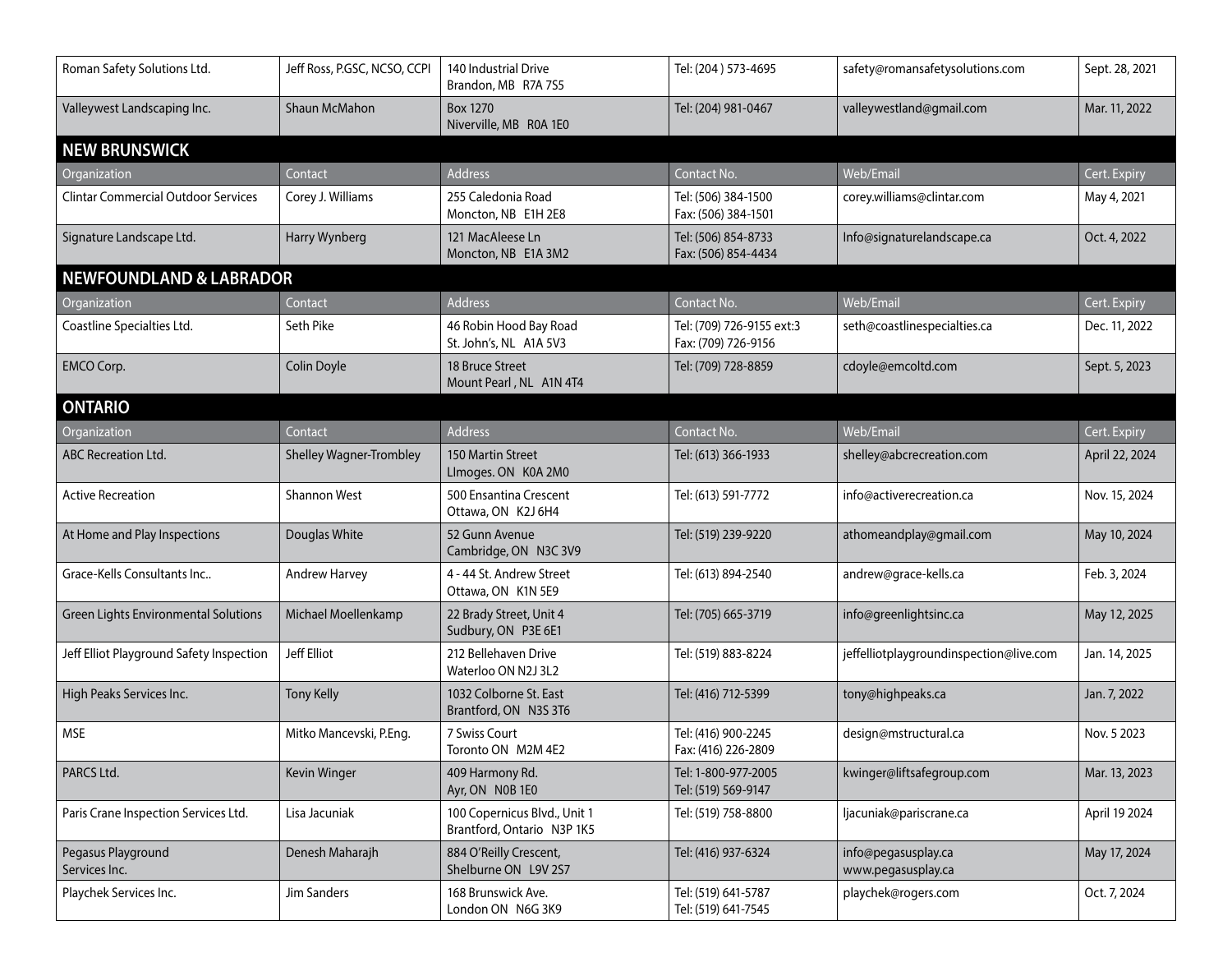| Playscape Inspection and Consulting<br>Service Inc. | David Jackson              | 7 D'Aubigny Road<br>Brantford, ON N3T 6J2                          | Tel: (519) 861-7529                                                     | dave@playscapeinspection.com                       | July 10, 2023  |
|-----------------------------------------------------|----------------------------|--------------------------------------------------------------------|-------------------------------------------------------------------------|----------------------------------------------------|----------------|
| Reporting Services North America.                   | <b>Scott Belair</b>        | 149 Humbercrest Boulevard<br>Toronto ON M6S 4L5                    | Tel: (416) 580-5437                                                     | scott@rsnorthamerica.com<br>www.rsnorthamerica.com | June 24, 2024  |
| Safe Play Recreation Inc.                           | Andy Constantinou          | 295 Kenneth Avenue<br>Kitchener, ON N2A 1W5                        | Tel: (519) 885-1103<br>Toll Free: 1-877-227-2779<br>Fax: (519) 885-2768 | andy@safeplayrec.com                               | Sept. 8, 2022  |
| Safeplay Inspection Services Inc                    | David Di Paola             | 45 Nadia Avenue<br>Vaughan, ON L4L 8P2                             | Tel: (416) 402-4957<br>Fax: (905) 605-2955                              | davidd@safeplay.ca                                 | Jan. 23, 2023  |
| <b>Skyle Consulting</b>                             | Lin Shen                   | 501 - 1 Royal Orchard Blvd.<br>Markham ON L3T 3C2                  | Tel: (416) 565-2140                                                     | skyleconsulting@gmail.com                          | Mar. 27, 2024  |
| Soucie Salo Safety                                  | David Carriere             | 1300 Lorne Street<br>Sudbury ON P3C 5N1                            | Tel: (705) 674-8092<br>Fax: (705) 674-3961                              | fallarrest@souciesalosafety.com                    | Jan. 14, 2025  |
| Vant Play Equipment Inc                             | Vince Kelly                | 1661 Colborne St. East<br>Brantford, ON N3T 5L4                    | Tel: (416) 720-6911                                                     | vince@vantplayequipment.com                        | Jan. 23, 2025  |
| Vant Play Equipment Inc                             | Jacqui Marshall            | 1661 Colborne St. East<br>Brantford, ON N3T 5L4                    | Tel: (416) 720-6911                                                     | jacqui@vantplayequipment.com                       | April 12, 2022 |
| <b>QUEBEC</b>                                       |                            |                                                                    |                                                                         |                                                    |                |
| Organization                                        | Contact                    | <b>Address</b>                                                     | Contact No.                                                             | Web/Email                                          | Cert. Expiry   |
| Alpha-Omega International                           | Jean-Marc Beaudet, P. Eng. | 5016 rue Coursol<br>Pierrefonds, QC H9J 1V6                        |                                                                         | jmbeaudet@alpha-omega.ca<br>www.alpha-omega.ca     | Jan. 27, 2023  |
| Catalyse urbaine                                    | Anne-Marie Lafontaine      | 119, 1100 rue de Condé<br>Lasalle, QC H8R 2W6                      | Tel: (514) 934-6346                                                     | amlafontaine@catalyseurbaine.com                   | Mar. 9, 2020   |
| Conception Paysage Inc.                             | <b>Nancy Sanders</b>       | 890 Roger Lemelin<br>Sainte-Julie QC J3E 2J6                       | Tel: (450) 649-7816                                                     | paysage@aei.ca                                     | Mar. 19, 2021  |
| <b>Equipement Nova</b>                              | Alain Pelletier            | 1536 Ste-Marie<br>Mascouche, QC J7K 3C2                            | Tel: (514) 838-1476                                                     | Nova9110@msn.com                                   | June 6, 2022   |
| Grace-Kells                                         | <b>Andrew Harvey</b>       | 4-44, rue St. Andrew<br>Ottawa, ON K1N 5E9                         | Tel: (613) 728-0847                                                     | info@grace-kells.ca                                | Feb. 2, 2024   |
| Grenon-Hogue assoc.                                 | Annie Grenon               | 608, rue Radisson bureau 102<br>Trois-Rivières QC G9A 2C9          | Tel: (819) 694-4308                                                     | grenon-hogue@cgocable.ca                           | Mar. 18, 2021  |
| Meta + Formes Paysages                              | André Émond                | 1304 rue Fleury est<br>Montréal QC H2C 1R3                         | Tel: (514) 384-1114                                                     | aemond@metaforme.qc.ca                             | Aug. 9, 2022   |
| Plania inc                                          | Marie-Hélène Vallée        | 1990 Cyrille-Duquet, local 225<br>Ville de Québec, QC G1N 4K8      |                                                                         | Marie-helene.vallee@plania.com                     | Aug. 31, 2021  |
| SportInspect                                        | Nicolas Aumonier           | 8473, rue Drolet<br>Montréal, QC H2P 2H8                           | Tel: (514) 647-3690                                                     | naumonier@yahoo.fr                                 | Sept. 15 2020  |
| Trame                                               | Jean-François Bélanger     | 80 Mgr-Tessier est bureau 202<br>Rouyn Noranda, QC J9X 3B9         | Tel: (819) 762-2328                                                     | jean_francois.belanger@trame.qc.ca                 | May 5, 2020    |
| Ville de Notre-Dame-de-l'Île-Perrot                 | Éric Duchesneau            | 1300 boul. Don-Quichotte<br>Notre-Dame-de-l'Île-Perrot, QC J7V 9E2 | Tel: (514) 453-4128                                                     | educhesneau@ndip.org                               | Aug. 30, 2021  |